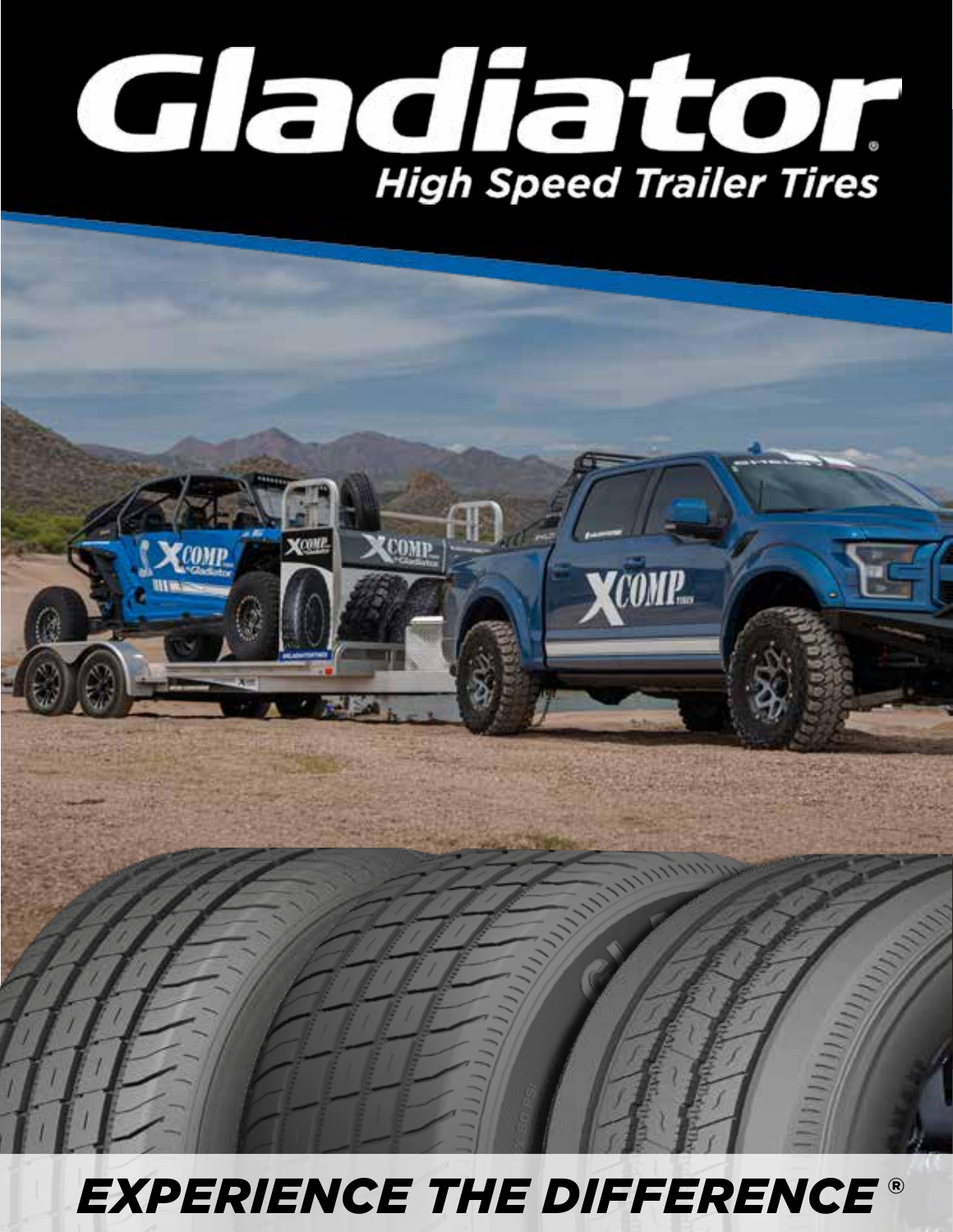

*"I run Gladiator All Steel's on my 20,000 LB 5th wheel trailer with no issues and excellent tread wear! I also run the QR25's on my 20' flatbed trailer. From wild to mild, I know I can count on my Gladiator Tires to get the job done."*

HEATIVA

*- Blake Wilkey* **(f)**/wilkeyworks @@BLAKEWILKEY357 (a)@SHREDDYLYFE

*Blake Wilkey is an X Comp brand ambassador, off road risk taker, and pushes the limits to see what Gladiator Tires are capable of.* 

# *GLADIATOR ALL STEEL*



- High mileage tire designed for continuous use and rated "N" speed rated to cover the highest legal speed limits
- Ideal for heavy industrial and hauling equipment
- All Steel construction for added strength and stability

| <b>Size</b> | Plv<br>Rating | Load<br>Index<br>(S/D) | <b>Speed</b><br>Symbol | <b>Tread</b><br>Depth<br>(32nds) | <b>Outside</b><br><b>Diameter</b><br>(ln) | <b>Section</b><br>Width<br>(ln) | Load<br>Capacity<br>$(S/D)$ LBS |
|-------------|---------------|------------------------|------------------------|----------------------------------|-------------------------------------------|---------------------------------|---------------------------------|
| ST235/80R16 | 14            | 128/124                | N                      | 10.5                             | 30.8                                      | 9.3                             | 3960/3520                       |
| ST235/85R16 | 14            | 129/125                | N                      | 10.5                             | 31.7                                      | 9.3                             | 4080/3640                       |
| ST235/85R16 | 14            | 132/127                | N                      | 10.5                             | 31.7                                      | 9.3                             | 4400/3860                       |



## *QUALITY SPEAKS FOR ITSELF* ®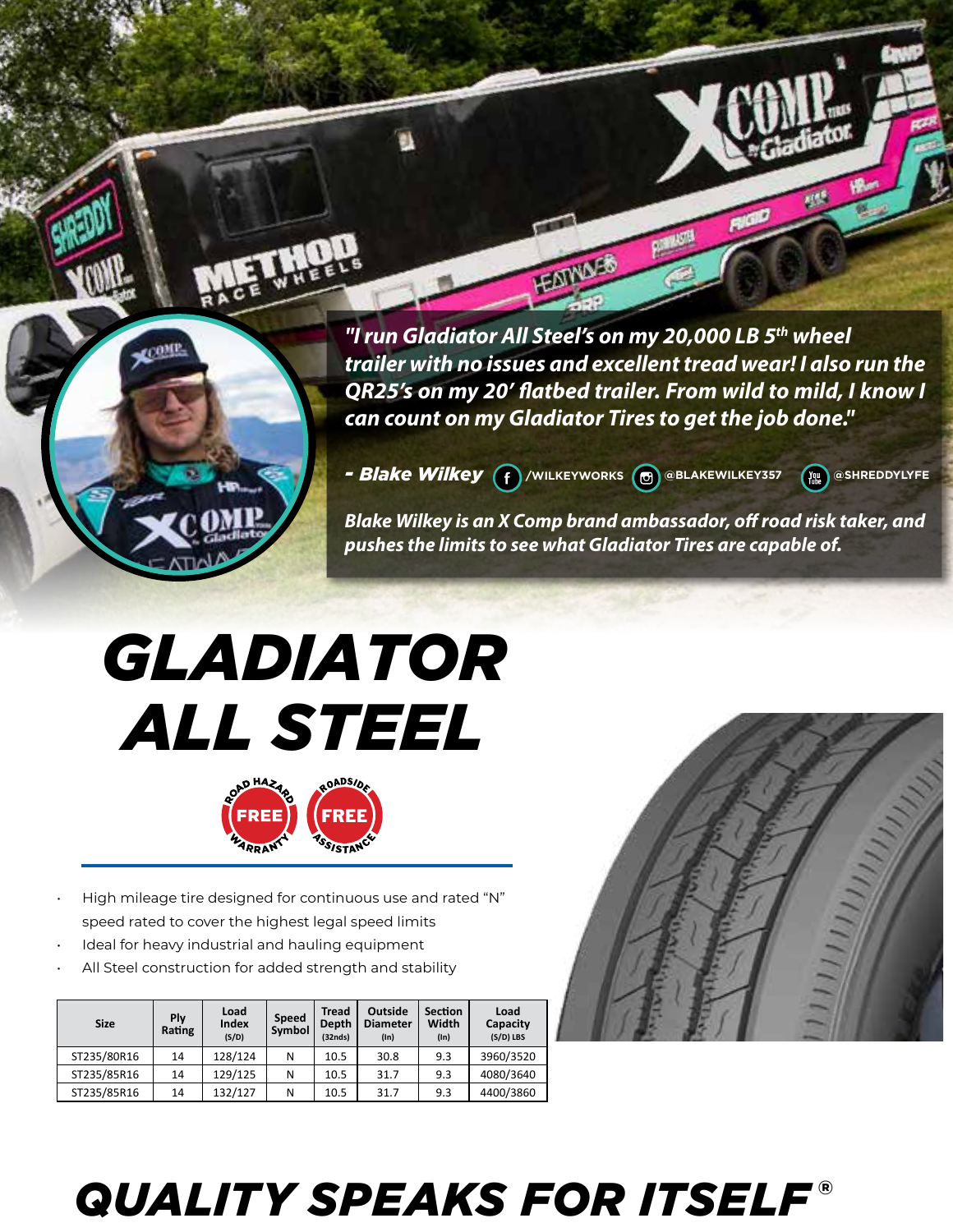



- Trailer tire designed for recreational vehicle and light industrial use
- Advanced tread compound designed to improve fuel economy and resist weather cracking
- Designed with stone ejectors between the tread area to protect casing and prevent stone drilling
- "N" Speed rating to cover the highest legal speed limits

| <b>Size</b> | Ply<br>Rating | Load<br>Index<br>(S/D) | Speed<br>Symbol | <b>Tread</b><br>Depth<br>(32nds) | Outside<br><b>Diameter</b><br>$(\ln)$ | <b>Section</b><br>Width<br>$(\ln)$ | Load<br>Capacity<br>$(S/D)$ LBS |
|-------------|---------------|------------------------|-----------------|----------------------------------|---------------------------------------|------------------------------------|---------------------------------|
| ST175/80R13 | 6             | 91/87                  | N               | 7                                | 24.0                                  | 7.0                                | 1360/1200                       |
| ST205/75R14 | 8             | 105/101                | N               | 7                                | 26.1                                  | 7.0                                | 2040/1820                       |
| ST215/75R14 | 6             | 102/98                 | N               | 7                                | 26.7                                  | 8.5                                | 1870/1650                       |
| ST205/75R15 | 8             | 107/102                | N               | 8                                | 27.1                                  | 8.0                                | 2150/1870                       |
| ST225/75R15 | 10            | 117/112                | N               | 8                                | 28.3                                  | 9.2                                | 2830/2470                       |
| ST225/90R16 | 14            | 124/120                | N               | 8                                | 31.8                                  | 8.7                                | 3520/3080                       |
| ST235/80R16 | 12            | 126/122                | N               | 8                                | 30.8                                  | 9.3                                | 3740/3300                       |
| ST235/85R16 | 14            | 129/125                | N               | 8                                | 31.7                                  | 9.3                                | 4080/3640                       |
| ST235/85R16 | 14            | 132/127                | N               | 8                                | 31.7                                  | 9.3                                | 4400/3860                       |



- Bias trailer tire construction
- Tough sidewall for increased sidewall puncture resistance and stability
- Advanced tread compound designed to improve fuel economy and resist weather cracking
- Designed with stone ejectors between the tread area to protect casing and prevent stone drilling

| <b>Size</b> | Ply<br>Rating | Load<br>Index<br>(S/D) | Speed<br>Symbol | <b>Tread</b><br>Depth<br>(32nds) | Outside<br><b>Diameter</b><br>$(\ln)$ | <b>Section</b><br>Width<br>$(\ln)$ | Load<br>Capacity<br>$(S/D)$ LBS |
|-------------|---------------|------------------------|-----------------|----------------------------------|---------------------------------------|------------------------------------|---------------------------------|
| ST175/80D13 | 6             | 91/87                  | L               | 8                                | 24.0                                  | 7.0                                | 1360/1200                       |
| ST205/75D14 | 6             | 100/96                 | L               | 9                                | 26.1                                  | 8.0                                | 1760/1570                       |
| ST205/75D15 | 6             | 101/97                 |                 | 9                                | 27.1                                  | 8.0                                | 1820/1610                       |
| ST225/75D15 | 8             | 113/108                | L               | 9                                | 28.3                                  | 8.8                                | 2540/2200                       |
| ST205/90D15 | 10            | 110/105                | J               | 13                               | 29.6                                  | 8.0                                | 2335/2040                       |
| ST225/90D16 | 10            | 116/112                |                 | 13                               | 31.8                                  | 8.5                                | 2755/2470                       |
| ST225/90D16 | 12            | 118/114                |                 | 13                               | 31.8                                  | 8.5                                | 2910/2605                       |
| $8 - 14.5$  | 14            | 120                    |                 | 8                                | 27.8                                  | 8.0                                | 3100                            |